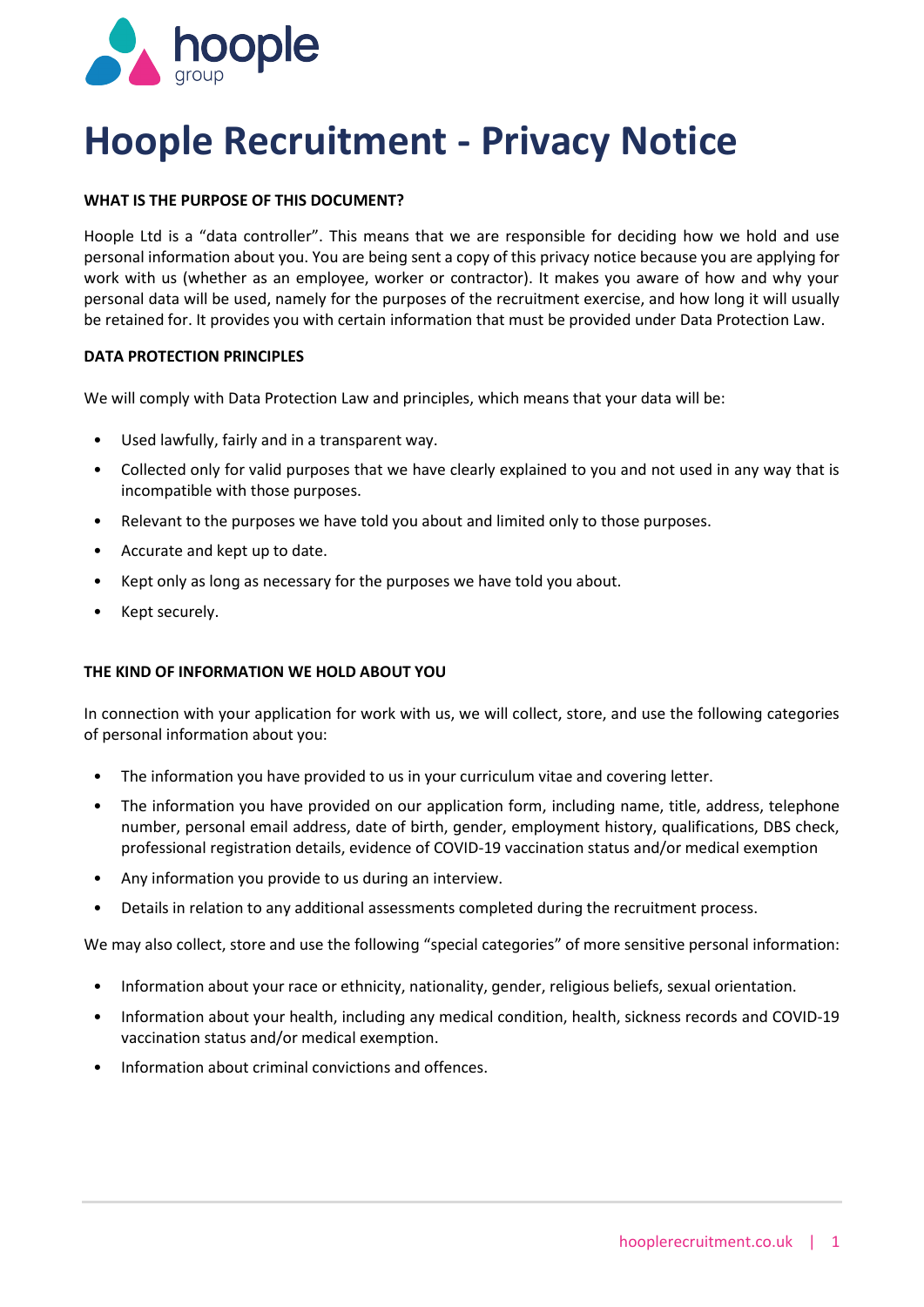# **HOW IS YOUR PERSONAL INFORMATION COLLECTED?**

We collect personal information about candidates from the following sources:

- You, the candidate.
- Disclosure and Barring Service in respect of criminal convictions.
- • Your named referees, from whom we collect the following categories of data: References to cover a 3 or 5 year employment history, depending on the category of role you have applied for.
- The following data from third parties is from a publicly accessible source: HCPC registration

# **HOW WE WILL USE INFORMATION ABOUT YOU**

We will use the personal information we collect about you to:

- Assess your skills, qualifications, and suitability for the role.
- Carry out background and reference checks, where applicable.
- Verify COVID-19 vaccination status and/or medical exemption for employees working in care homes.
- Communicate with you about the recruitment process.
- Keep records related to our hiring processes.
- Comply with legal or regulatory requirements.

 It is in our legitimate interests to decide whether to appoint you to a role, since it would be beneficial to our business to appoint someone to that role.

 We also need to process your personal information to decide whether to enter into a contract of employment with you.

 Having received your CV and covering letter, we will then process that information to decide whether you meets the criteria, as described in the advert, job description and person specification. If we decide to call you for an interview, we will use the information you provide to us at the interview to decide whether to offer you the role. If we decide to offer you the role, we will then carry out all pre-employment checks that are meet the basic requirements to be shortlisted for the role. If you do, we will decide whether your application necessary for the role.

## **If you fail to provide personal information**

 If you fail to provide information when requested, which is necessary for us to consider your application (such as evidence of qualifications, COVID-19 vaccination status or work history), we will not be able to process your application successfully. For example, if we require a credit check or references for this role and you fail to provide us with relevant details, we will not be able to take your application further.

## **HOW WE USE PARTICULARLY SENSITIVE PERSONAL INFORMATION**

We will use your particularly sensitive personal information in the following ways: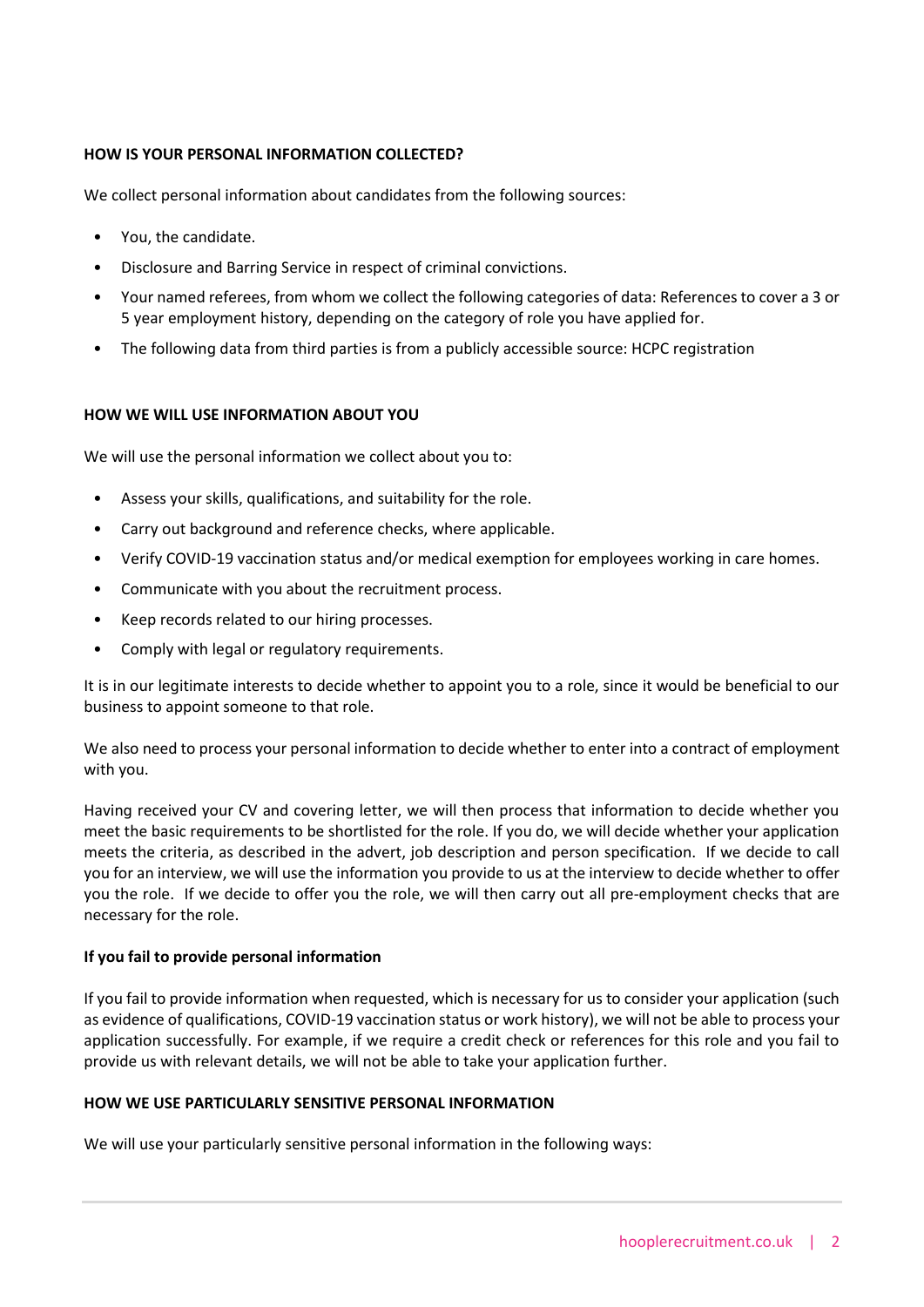- • We will use information about your disability status to consider whether we need to provide appropriate adjustments during the recruitment process, for example whether adjustments need to be made during a test or interview**.**
- We will use information about your race or national or ethnic origin, religious, philosophical or moral beliefs, or your sexual orientation, to ensure meaningful equal opportunity monitoring and reporting.

## **INFORMATION ABOUT CRIMINAL CONVICTIONS**

 We envisage that we will process information about criminal convictions if you are offered a role that requires this. If the role is subject to such a check, this will be described in the job description provided.

 We will collect information about your criminal convictions history if we would like to offer you the role (conditional on checks and any other conditions, such as references, being satisfactory). We are required to carry out a criminal records check in order to satisfy ourselves that there is nothing in your criminal convictions history which makes you unsuitable for the role.

 We have in place an appropriate policy document and safeguards which we are required by law to maintain when processing such data.

## **AUTOMATED DECISION-MAKING**

 You will not be subject to decisions that will have a significant impact on you based solely on automated decision-making.

### **DATA SHARING**

#### **Why might you share my personal information with third parties?**

 We will only share your personal information with the following third parties for the purposes of processing your application: Herefordshire Council. All our third-party service providers and other entities in the group are required to take appropriate security measures to protect your personal information in line with our policies. We do not allow our third-party service providers to use your personal data for their own purposes. We only permit them to process your personal data for specified purposes and in accordance with our instructions.

 On occasions, your information may be accessed by contracted IT support organisations in the delivery of IT support for both the IT infrastructure and associated systems, for the processes detailed in this privacy notice. Access by IT support will only be for such reasons as fixing any technical issues with software, and any viewing of data will be incidental to this**.**

#### **DATA SECURITY**

 We have put in place appropriate security measures to prevent your personal information from being accidentally lost, used or accessed in an unauthorised way, altered or disclosed. In addition, we limit access to your personal information to those employees, agents, contractors and other third parties who have a business need-to-know. They will only process your personal information on our instructions and they are subject to a duty of confidentiality.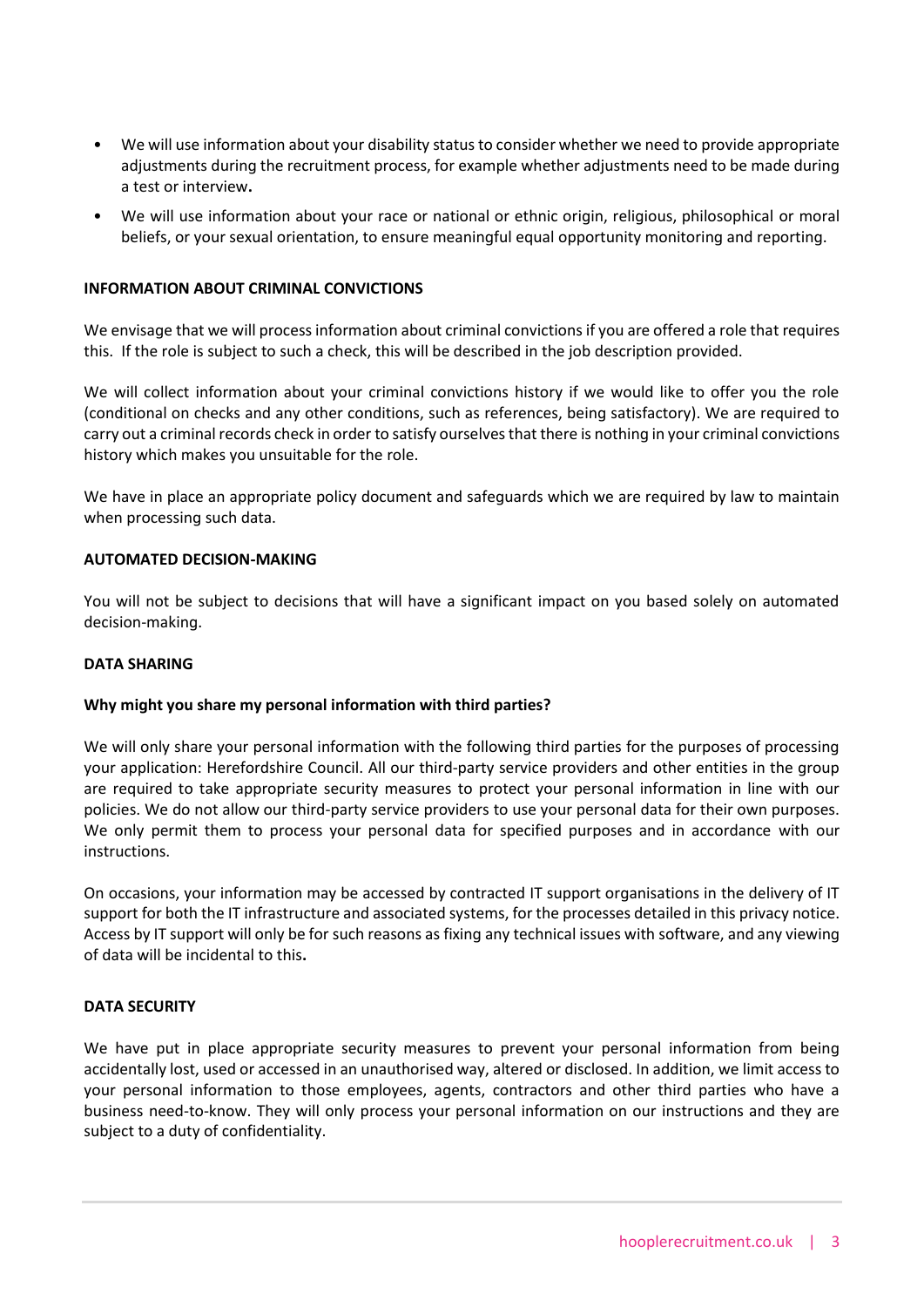We have put in place procedures to deal with any suspected data security breach and will notify you and any applicable regulator of a suspected breach where we are legally required to do so.

### **DATA RETENTION**

## **How long will you use my information for?**

 We will retain your personal information for a period of 6 months after we have communicated to you our decision about whether to appoint you to a role. We retain your personal information for that period so that we can show, in the event of a legal claim, that we have not discriminated against candidates on prohibited grounds and that we have conducted the recruitment exercise in a fair and transparent way. After this period, we will securely destroy your personal information in accordance with our data retention policy.

 If we wish to retain your personal information on file, on the basis that a further opportunity may arise in future and we may wish to consider you for that, we will write to you separately, seeking your explicit consent to retain your personal information for a fixed period on that basis.

## **RIGHTS OF ACCESS, CORRECTION, ERASURE, AND RESTRICTION**

#### **Your rights in connection with personal information**

Under certain circumstances, by law you have the right to:

- enables you to receive a copy of the personal information we hold about you and to check that we are • **Request access** to your personal information (commonly known as a "data subject access request"). This lawfully processing it.
- • **Request correction** of the personal information that we hold about you. This enables you to have any incomplete or inaccurate information we hold about you corrected.
- • **Request erasure** of your personal information. This enables you to ask us to delete or remove personal information where there is no good reason for us continuing to process it. You also have the right to ask us to delete or remove your personal information where you have exercised your right to object to processing (see below).
- **Object to processing** of your personal information where we are relying on a legitimate interest (or those of a third party) and there is something about your particular situation which makes you want to object to processing on this ground. You also have the right to object where we are processing your personal information for direct marketing purposes.
- **Request the restriction of processing** of your personal information. This enables you to ask us to suspend the processing of personal information about you, for example if you want us to establish its accuracy or the reason for processing it.
- **Request the transfer** of your personal information to another party.

 If you want to review, verify, correct or request erasure of your personal information, object to the processing of your personal data, or request that we transfer a copy of your personal information to another party, please contact the Recruitment Manager at [enquiries@hoopleltd.co.uk.](mailto:enquiries@hoopleltd.co.uk)

#### **RIGHT TO WITHDRAW CONSENT**